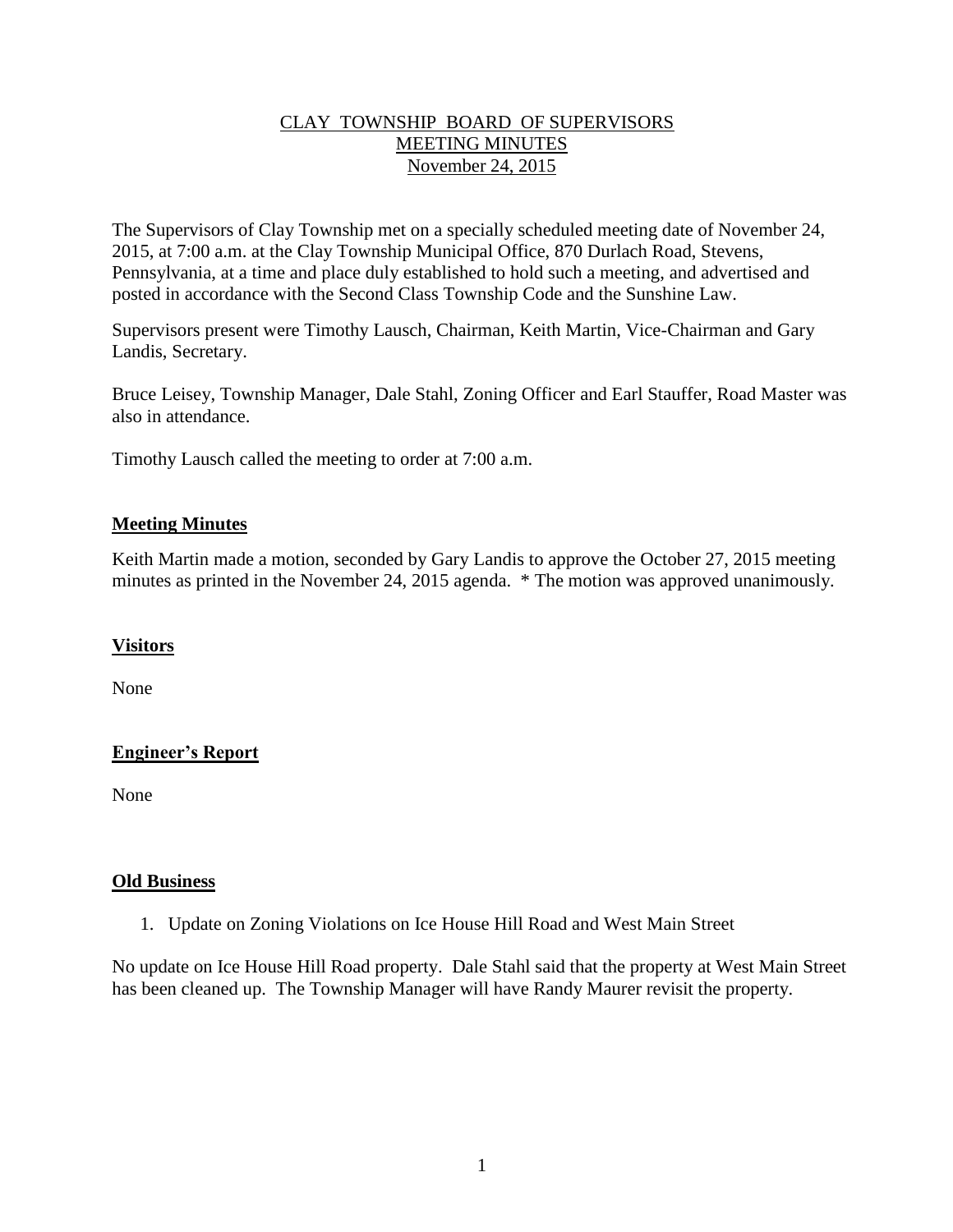2. Update on Snow Removal Personnel

It was discussed that Sam Eberly will be available again this year and Tim Lausch will be available at times to fill in.

Gary Landis made a motion, seconded by Keith Martin to approve hiring Don Moyer as an on-call Snow Plow Driver pending results of employment tests requirements. \* The motion was unanimously approved.

\*\* Keith Martin excused himself from the meeting at 8:15 AM due to a work conflict. \*\*

## **New Business**

1. 2016 Budget Discussion

There was discussion on the approved 2015 Capital Fund donation to the Ephrata Rec Center in the amount of \$1,500.

There was discussion on increasing the 2016 donation to the Library an additional \$500 to a total of \$21,500 which equals \$3.40 per capita in 2016, an increase from \$3.33 in 2015.

There was discussion on the lease for the Police Annex building.

No other decisions were made at this time.

2. Approve Advertising 2016 Preliminary Budget

Gary Landis made a motion, seconded by Tim Lausch to approve advertising of the 2016 Preliminary Budget for public review and comment. \* The motion was approved unanimously.

# **Adjournment**

Gary Landis made a motion, seconded by Tim Lausch, to adjourn the meeting at 8:55 a.m. \*The motion was approved unanimously.